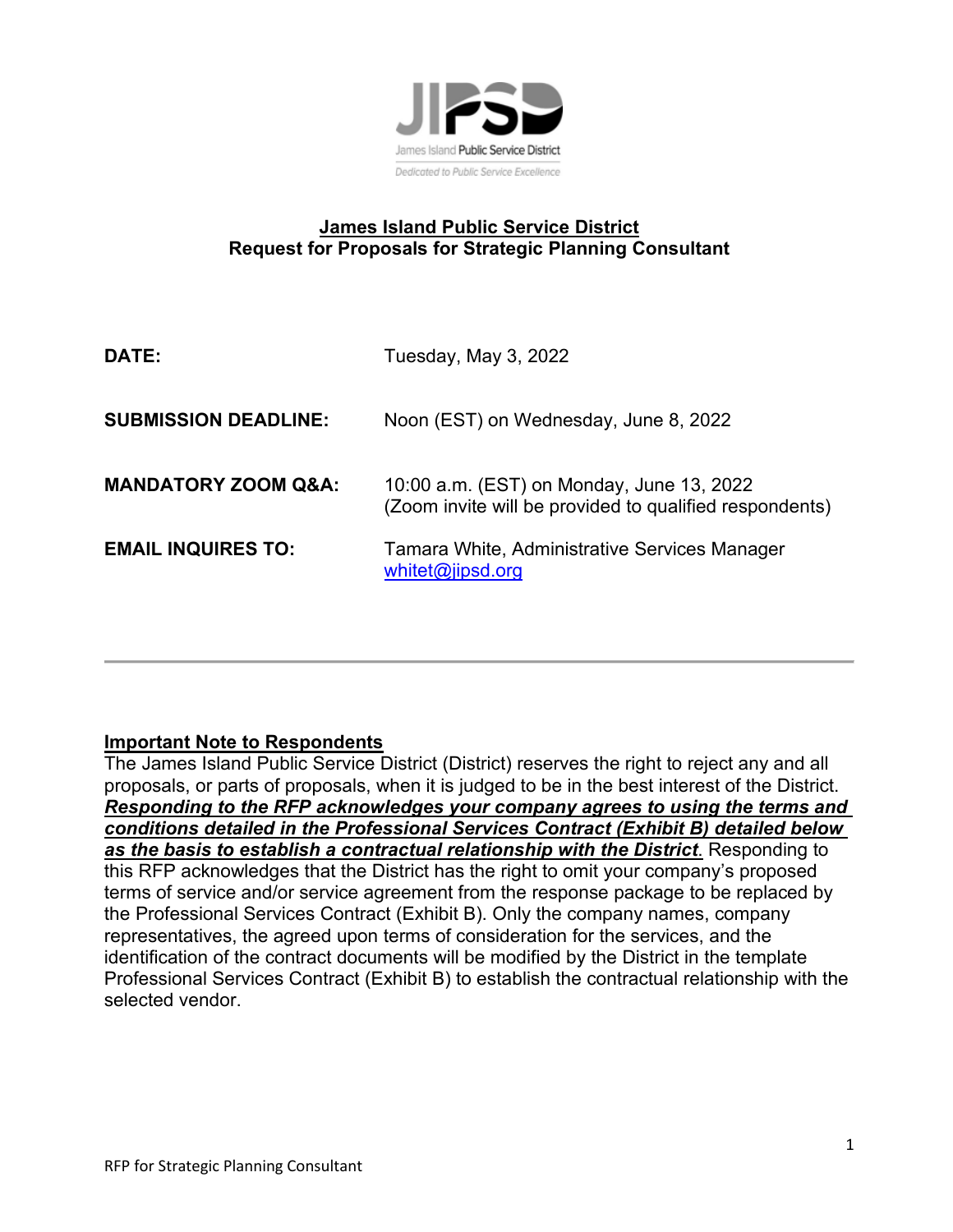## **Summary**

The James Island Public Service District (District) is seeking a consultant to support the Commission and Leadership Team through the process of creating a new strategic plan to direct the future vision, mission, core values, goals, objectives, and implementation plan for the organization. The consultant will report to District Administration and will be expected to present to the District Commission. The District's target is to have the new strategic plan completed by December 2022 (presented at the Regular Commission Meeting on Monday, December 12, 2022) for implementation beginning January 2023.

## **Background**

The James Island Public Service District is a special purpose district created by Act No. 498 of the General Assembly of the State of South Carolina, Regular Session of 1961, and subsequent Amendments, for the purpose of providing wastewater, solid waste, and fire protection and rescue services on James Island, South Carolina. The District provides these services to residents in the unincorporated areas of James Island, as well as the residents of the Town of James Island, and some residents of the Cities of Charleston and Folly Beach. The District operates as a Special Purpose District form of government, with a District Manager, Dave Schaeffer, serving as Chief Executive Officer and its Commission consists of 7 elected officials who serve 4-year terms.

Our Mission is to provide high quality public services in a cost effective and professional manner. Our Vision is to be the best Special Purpose District in South Carolina. The following core values are currently essential to the success of our organization, mission, and vision:

● **S** – Safety ● **T** – Teamwork ● **R** – Respect ● **I** – Integrity ● **D** – Dedication ● **E** – Excellence ● **S** – Service

The District has not developed a robust implementation plan to ensure specific goals and objectives are completed within a specific time frame; documented adjustments to the plan when necessary; or linked the strategic initiatives with the District's annual budgeting process (District's Fiscal Year runs July 1<sup>st</sup> through June 30<sup>th</sup>). The District will be focused on a consultant that has demonstrated experience helping government entities implement the strategic plans that have been developed.

**Topics of priority for the District's Strategic Planning for 2023-2027 (FY24 – FY27)**  include, but are not limited to, the following (not listed in order of priority):

- The need to plan and guide the organization in a rapidly changing environment.
- The need to engage stakeholder groups to prioritize future improvement initiatives; translate stakeholder feedback into an implementable strategy; development of realistic time lines for initiative implementation; develop metrics used to track progress towards initiative completion; ongoing support to engrain the implementation of the strategy into the District's Annual Budgeting Process; provide template for routine updates to the JIPSD Commission (Memorialize Wins & Document Lesson Learned / Modifications to the Strategy).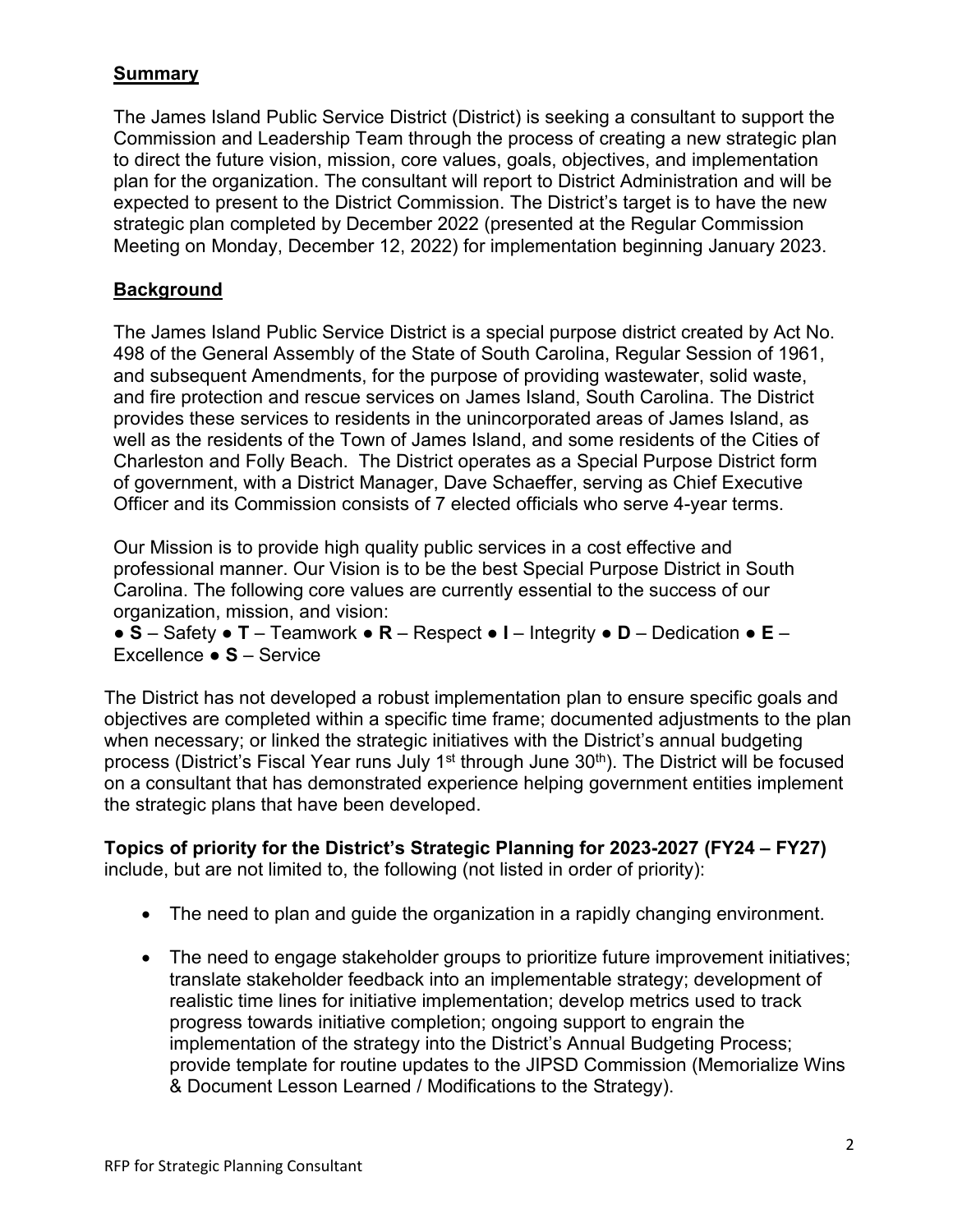• The need to plan, align, and prioritize the District's Capital Investment into Rolling Stock, Facilities, and Wastewater Infrastructure with the projected future property tax revenue as well as future enterprise fund revenue.

## **Scope of Services**

The District seeks a consultant who will lead the District through the development and implementation of an actionable strategic plan. The consultant should be knowledgeable in the field of local governments, public service districts and community development, and be creative, engaging, efficient, and cost competitive. Some required tasks to include in your proposal:

- Inform the overall design process for the Strategic Planning process, create, and implement methods to gather information and track metrics that show progress towards completion.
- Structured Strategic Planning Kick Off Event to set the stage and develop the parameters for the District's 5 year strategic plan 2023-2027; obtain initial feedback from stakeholders on the current state of the District (actionable vision / mission / core values / goals / objectives / key metrics to track progress on implementation of the plan); shape interview questions for stakeholders; establish milestones towards the December 2022 completion of the strategic plan development / presentation to the District's Commission; establish milestones towards the projected implementation of the strategic plan January 2023 (through the first year of implementation December 2023); establish milestones towards linking the District's Annual Strategic Planning Process with its Capital Planning and Annual Budget Development Process (Fiscal Year July 1<sup>st</sup> through June 30<sup>th</sup>);
- Research & Discovery Phase
	- o Conduct research on Charleston region/geography, James Island and Regional Stakeholders (Town of James Island, City of Charleston, Charleston County, Unincorporated Charleston County Residents, Automatic Aid Group for Fire Protective Services, Charleston Water System, the City of Folly Beach, etc.), Trends, SWOT analysis, etc.;
	- o Interview District Stakeholders
		- Members of the JIPSD Commission 7
		- Members of the District Leadership Team/Department Directors 11
		- Supervisors and Employees from each Department Administration, Fire, Solid Waste, Fleet and Wastewater - 10
	- $\circ$  Summarize and document interview results and discuss possible focus areas for public engagement with all stakeholders;
	- o Conduct structured in-person public engagement sessions (proposed Monday, August 8, 2022, at 6:30 pm when the District Commission would normally conduct a Committee Meeting  $-2<sup>nd</sup>$  Monday of the month);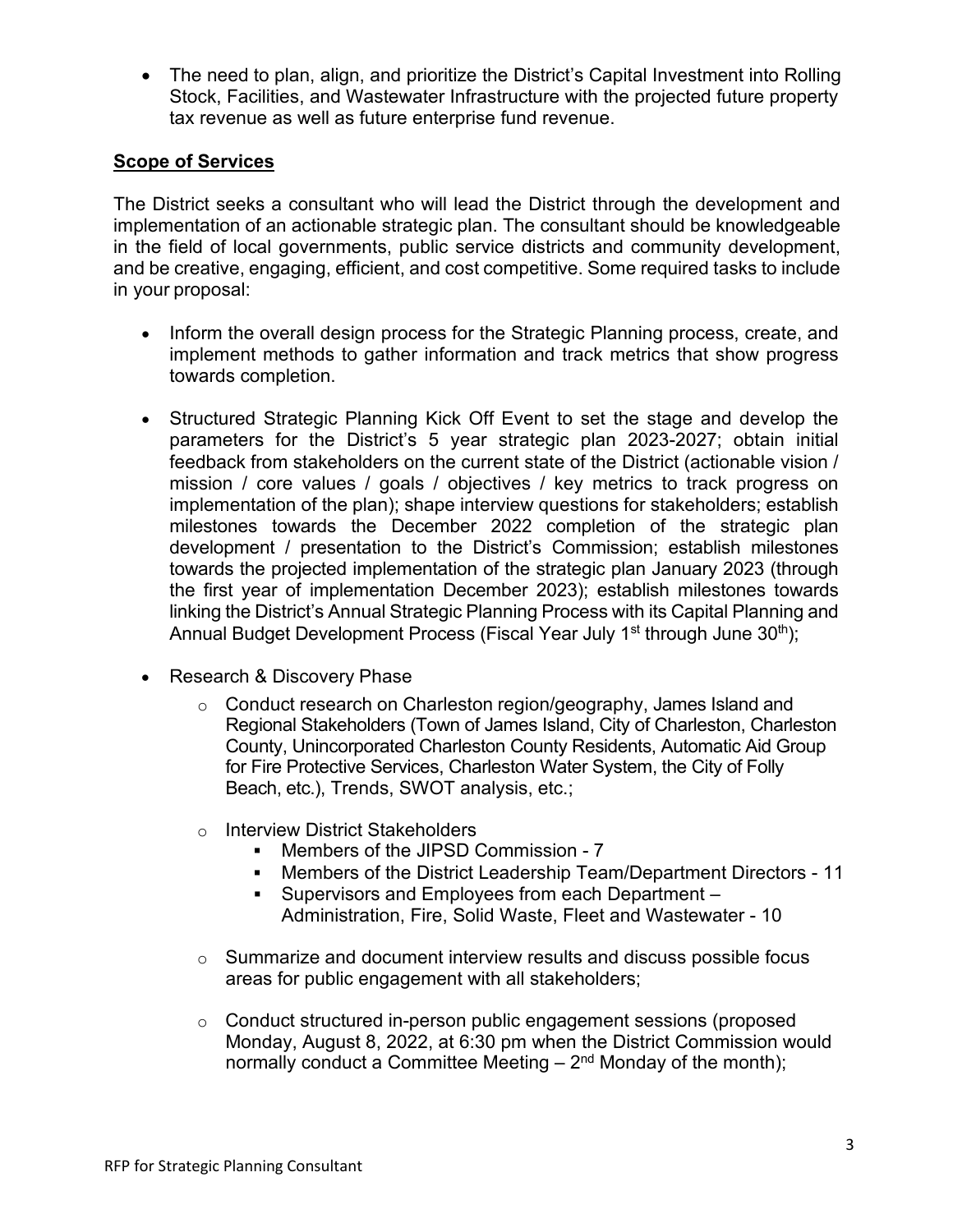- $\circ$  Use the initial feedback provided to summarize initial findings to develop/conduct/report documented electronic survey results in August-September 2022 (with the electronic survey results compiled for the final presentation to the Commission Monday, December 12, 2022);
- $\circ$  Use the results of the electronic survey along with the initial feedback to determine the scope of the District's strategic focus areas for plan development; formalize initial findings into a preliminary report from the Research & Discovery Phase by Tuesday, October 18, 2022.
- Strategic Plan Development
	- $\circ$  Synthesize all stakeholder input into the strategic focus areas so that appropriate workshops can be planned with necessary stakeholder groups;
	- $\circ$  Align the stakeholder groups to discuss input of the new vision / mission / core values (if needed), as well as gauge prioritization of strategic initiatives with realistic time frames for completion over the next five years;
	- $\circ$  Provide drafts of the Strategic Plan and Implementation Plan to the Commission by Wednesday, November 16, 2022, to be included as supporting documentation in the Meeting Packet for the Regular Commission Meeting scheduled for Monday, November 21, 2022;
	- $\circ$  Compile all final input of the finalized strategic plan by Wednesday, December 7, 2022, to be considered for presentation by the vendor to the District Commission at the Regular Meeting scheduled Monday, December 12, 2022;
	- $\circ$  Provide ongoing support to the District for the first 12 months associated with the implementation of the Strategic Plan; help determine and support any modifications that need to be made through the first 12 months / help create a reporting template for implementation progress.

#### **RFP Submission Requirements**

To respond to this RFP, please submit the following.

- Statement of Qualifications.
- Statement of Methodology/Approach to deliver proposed scope of services.
- Detail of Proposed Fees for Professional Services. A complete detail of total project costs based on the above scope of work is requested. Please include all fees, applicable hourly rates, or reimbursable expenses that may apply, such as travel, etc. The District needs to easily understand the total amount of investment proposed to complete the Strategic Plan development plus ongoing support for the first 12 months of Strategic Plan implementation (through December 2023). Please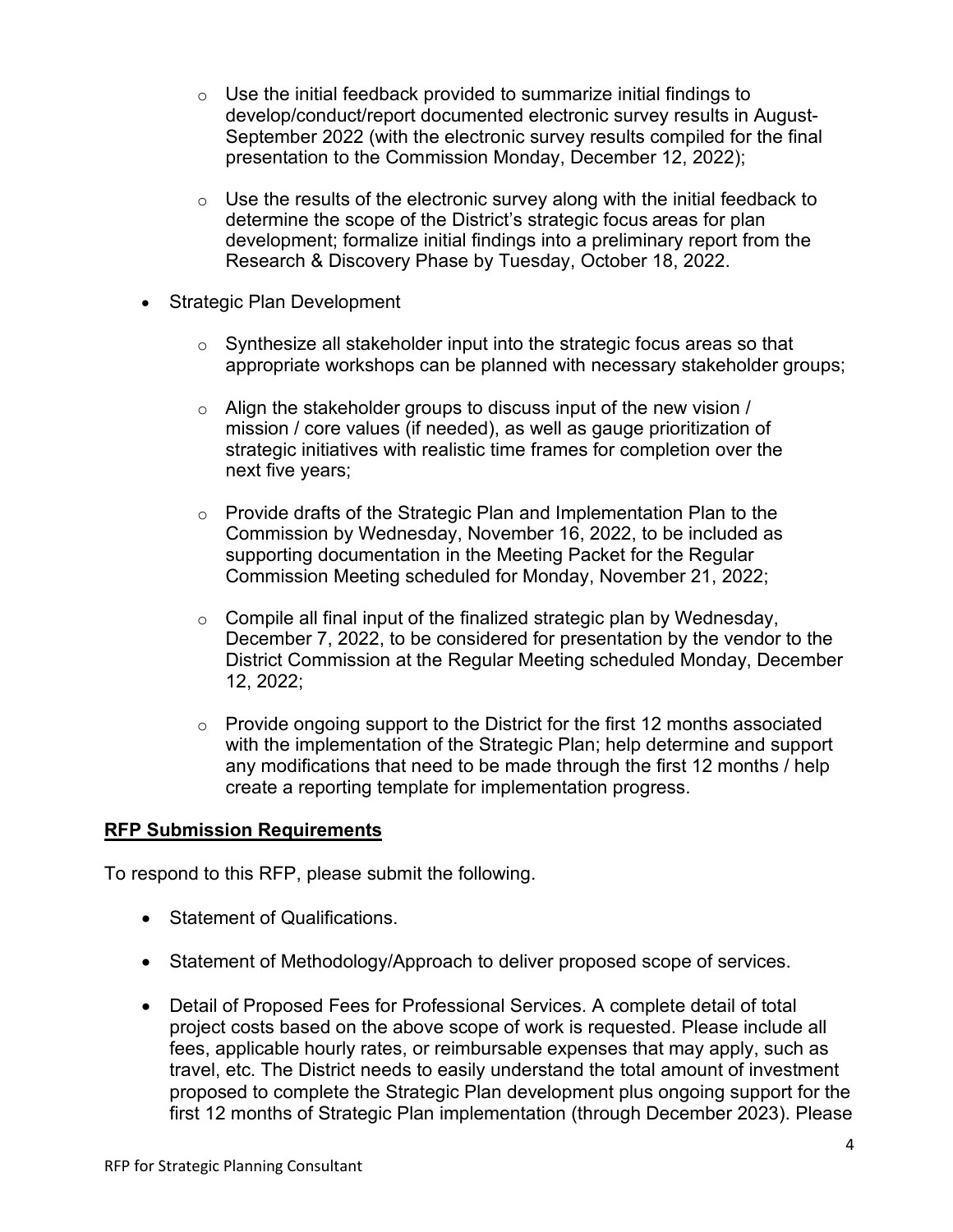describe in detail how the selected vendor will work with the District to ensure successful implementation and progress reporting throughout the first 12 months. The District needs to easily understand the details of the rationale and methodology used to calculate your firm's total projected cost estimates in the form of "an amount not to exceed." Please include options and recommendations for shared work for the District's staff to perform that could reduce overall cost. In addition to "an amount not to exceed," please include amounts and rates to continue to work with the District beyond the first 12 months of implementation.

- Proposed timeline with critical benchmarks not detailed above.
- Required certificates of insurance.
- Three professional references with contact information. Ideally, these references would be local government entities that are in the process of implementing the strategic plans your firm developed.

#### **Proposal Process**

#### **Vendors that meet the submission requirements will be required to attend a virtual meeting via ZOOM to participate in a Q&A session with District Administration at 10:00 a.m. on Monday, June 13, 2022.**

Submit proposals to Tamara White, Administrative Services Manager of the James Island Public Service District via email to [whitet@jipsd.org](mailto:whitet@jipsd.org) by Wednesday, June 8, 2022. Proposals will be reviewed by District Administration and finalists will be notified by Monday, June 13, 2022. Interview of the finalists will be completed by Tuesday, June 21, 2022. Final selection will be completed by Thursday, June 23, 2022. The successfully selected vendor may be required to attend the 7:00 pm Regular Meeting on Monday, June 27, 2022, when proposal is submitted to the District Commission for approval. Work on the development of the District's strategic plan will begin as soon as necessary to meet completion deadline to present to the Commission on December 12, 2022.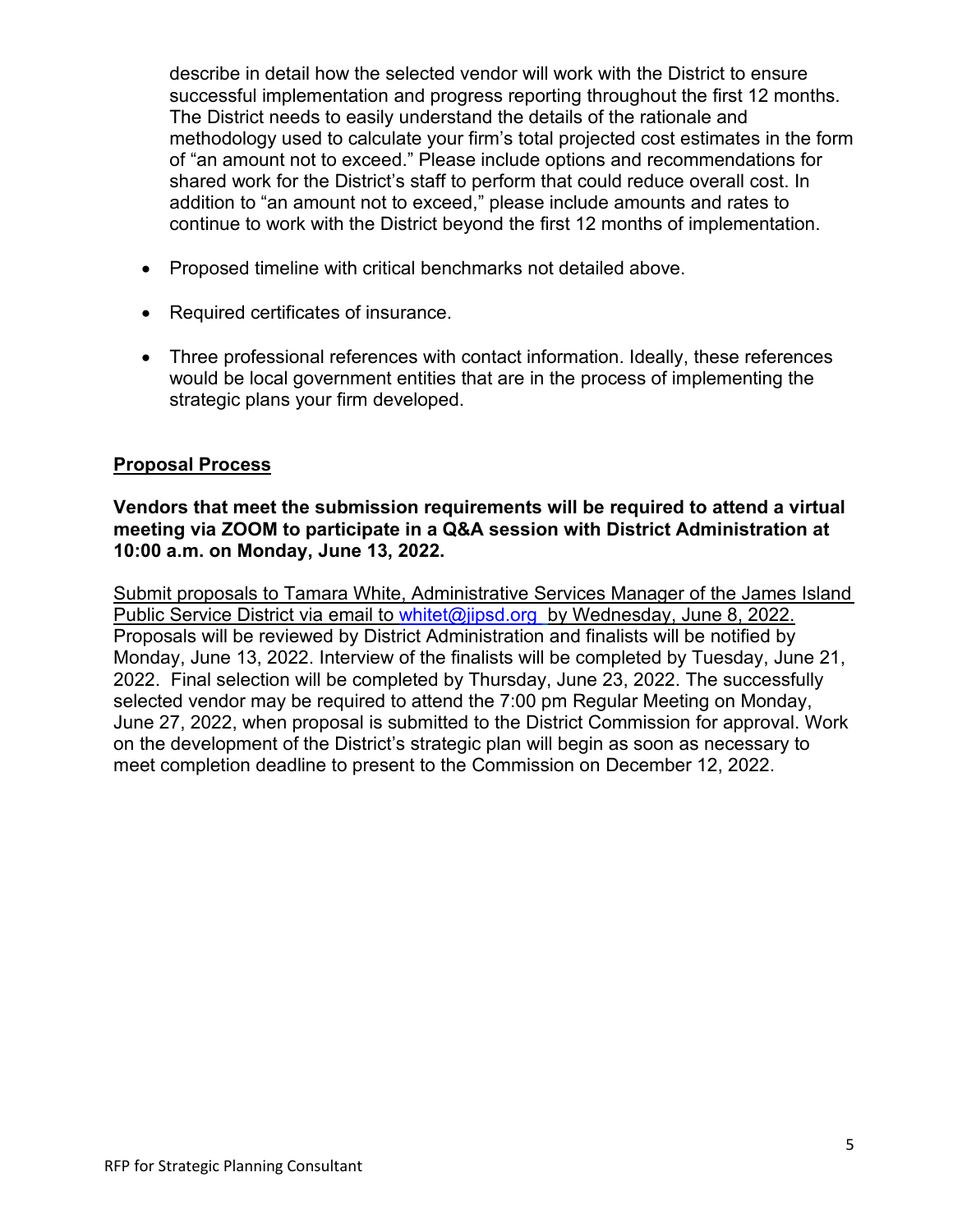## **JAMES ISLAND PUBLIC SERVICES DISTRICT**

#### **STANDARD FORM OF AGREEMENT BETWEEN DISTRICT AND PROFESSIONAL FOR PROFESSIONAL SERVICES CONTRACT**

This is a Contract Agreement (the "AGREEMENT"), by and between the JAMES ISLAND PUBLIC SERVICE DISTRICT, a South Carolina Special Purpose District, whose mailing address is 1739 Signal Point Road, Charleston, SC 29412, hereinafter referred to as the "DISTRICT", and "INSERT NAME OF THE COMPANY," a South Carolina Corporation, whose address is "INSERT STREET ADDRESS," hereinafter referred to as "PROFESSIONAL."

## **ARTICLE 1. SERVICES OF PROFESSIONAL**

- *A. Scope of Services*
	- i. PROFESSIONAL shall provide, or cause to be provided, the services set forth in Article 1B below and as set forth in *Exhibit A* ("Services").
	- ii. The PROFESSIONAL will provide Services and perform all obligations necessary thereto as described in this AGREEMENT.
	- iii. "Services" shall at all time relevant hereto means performance of a task, assistance, support or access to resources under this AGREEMENT and deliverable of such as delineated herein or as expressly listed in *Exhibit A*.
- B. *Description of Services*. PROFESSIONAL will provide Strategic Planning Consultation services to the DISTRICT.

# **ARTICLE 2. METHOD OF PAYMENT FOR SERVICES**

- A. *Contract Sum*. The consideration for Services provided pursuant to this AGREEMENT shall be the lump sum amount of \$XX,XXX.XX per year for a period of twelve (12) months starting MONTH, DAY, YEAR through MONTH, DAY, YEAR by DISTRICT to PROFESSIONAL based on monthly (\$X,XXX.XX) terms.
- B. *Payment*. Consideration payments are paid in arrears and shall be made on a monthly (\$X,XXX.XX per month) basis and paid on or before the \_\_\_\_ day of every month for Services provided and accepted the previous month.
- C. *Commencement*. The AGREEMENT shall become effective upon full execution of both parties hereto and PROFESSIONAL shall begin rendering Services on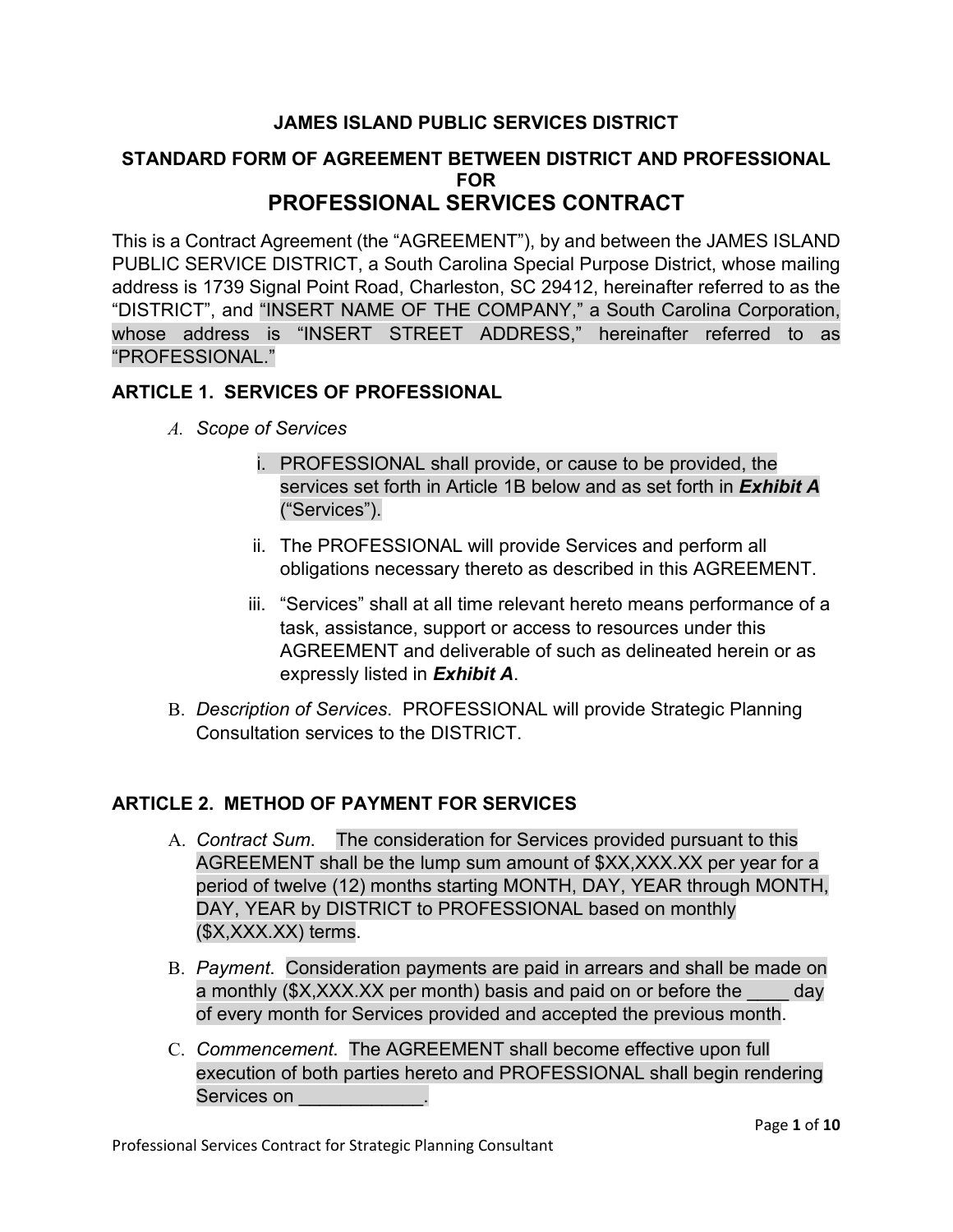# **ARTICLE 3. CONTRACT DOCUMENTS**

- A. *Documents*. The documents which form the basis for this contractual understanding between DISTRICT and PROFESSIONAL are as follows:
	- i. This Agreement
	- ii. A letter submitted by PROFESSIONAL to DISTRICT dated MONTH DAY, YEAR.
	- iii. Proposal submitted by PROFESSIONAL to DISTRICT dated MONTH DAY, YEAR.
- B. *Conflicts*. To the extent any conflicts arises within the documents set forth in Article 3A, the terms as set forth in this AGREEMENT shall govern. If this AGREEMENT does not address the language in conflict, the stricter application of the requirement or obligation shall apply.

## **ARTICLE 4. STANDARDS OF PERFORMANCE**

- A. *Standard*. The standard of care for all Services performed or furnished by PROFESSIONAL under this AGREEMENT will be the care and skill ordinarily used by members of the subject profession practicing under similar circumstances at the same time and in the same locality.
- B. *Compliance*. PROFESSIONAL does hereby agree to engage in the work as described herein and perform same in a manner to be commonly expected of someone performing the services as generally described below and herein.
- C. *Consultants*. PROFESSIONAL may employ such consultants as PROFESSIONAL deems necessary to assist in the performance or furnishing of the Services, subject to reasonable and timely objections by the DISTRICT.
- D. *Regulations and Standards*. PROFESSIONAL shall comply with all applicable Laws, Regulations and industry standards for the Services being provided as of the date of Commencement.

#### **ARTICLE 5. INSURANCE**

A. PROFESSIONAL shall procure and maintain insurance, including policy limits and necessary endorsements, to meet the requirements set forth in *Exhibit B*, "Insurance" to this AGREEMENT.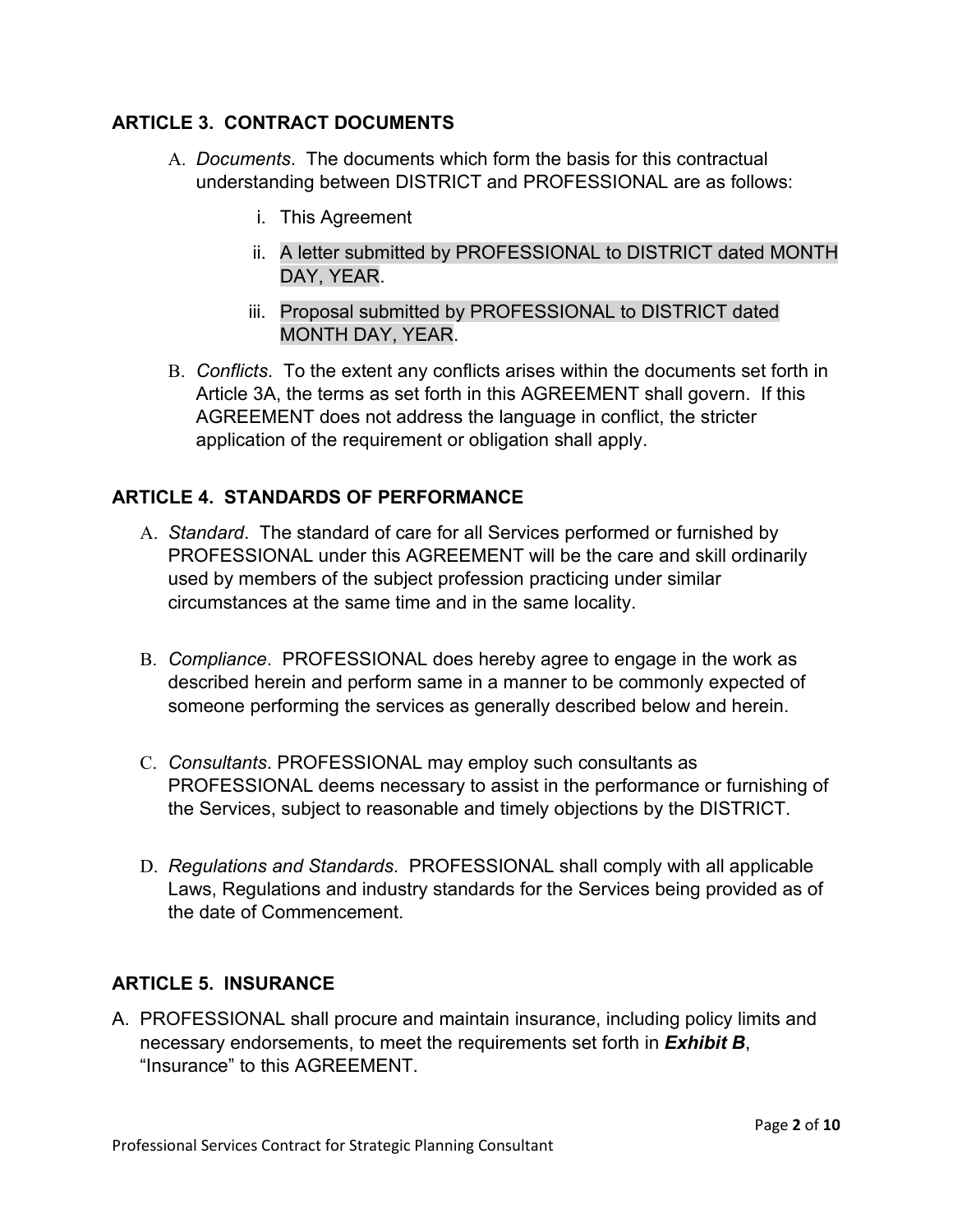## **ARTICLE 6. INDEMNIFICATION**

- A. The PROFESSIONAL shall indemnify, protect and hold harmless DISTRICT, its Commissioners, officers, directors, partners, employees, agents, and consultants of each from and against all claims, costs, losses, and damages (including reasonable attorney's fees and charges of engineers, architects and other professionals and all court or arbitration or other dispute resolution costs) arising out of or relating to the performance of the Services, provided that any such claim, cost, loss, or damage is attributable to bodily injury, sickness, disease or death, or to injury to or destruction of tangible property (other than the Work itself), including the loss of use resulting therefrom but only to the extent caused by any negligent act or omission of PROFESSIONALs, or any consultant, subcontract and/or supplier within PROFESSIONAL's control to provide Services or for whose acts any of them may be liable.
- B. In any and all claims against DISTRICT or any of its respective Commissioners, consultants, agents, officers, directors, partners, or employees by any employee (or the survivor or personal representative of such employee) of PROFESSIONAL, consultant, supplier, or any individual or entity directly or indirectly employed by any of them to perform any of the Services, or anyone for whose acts any of them may be liable, the indemnification obligation under this Section shall not be limited in any way by an limitation on the amount or type of damages, compensation, or benefits payable by or for the PROFESSIONAL or any such consultant, Supplier or individual or entity under workers' compensation acts, disability benefits acts, or other employee benefit acts.
- C. The PROFESSIONAL's indemnity obligations under this Paragraph shall also specifically include, without limitation, all fines, penalties, damages, liability, costs, expenses (including, without limitation, reasonable attorneys' fees and court costs) and punitive damages (if any) arising out of, or in connection with, any (1) violation of or failure to comply with any law, statue, ordinance, rule, regulation, code or requirement of public authority that bears upon the performance of the Services by PROFESSIONAL, or any person or entity for which the PROFESSIONAL is liable, (2) means, methods, procedures, techniques, or sequences of execution of performance of the Services, and (3) failure to secure for permits, fees, approvals, licenses, and inspections as required under the Contract Documents.
- D. PROFESSIONAL shall indemnify and hold harmless the DISTRICT, its Commissioners, officers, directors, partners, employees, and agents from and against any costs and expenses, (including reasonable attorneys' fees and court costs) incurred by any of them in enforcing any of the PROFESSIONAL's defense, indemnity and hold harmless obligations under the AGREEMENT.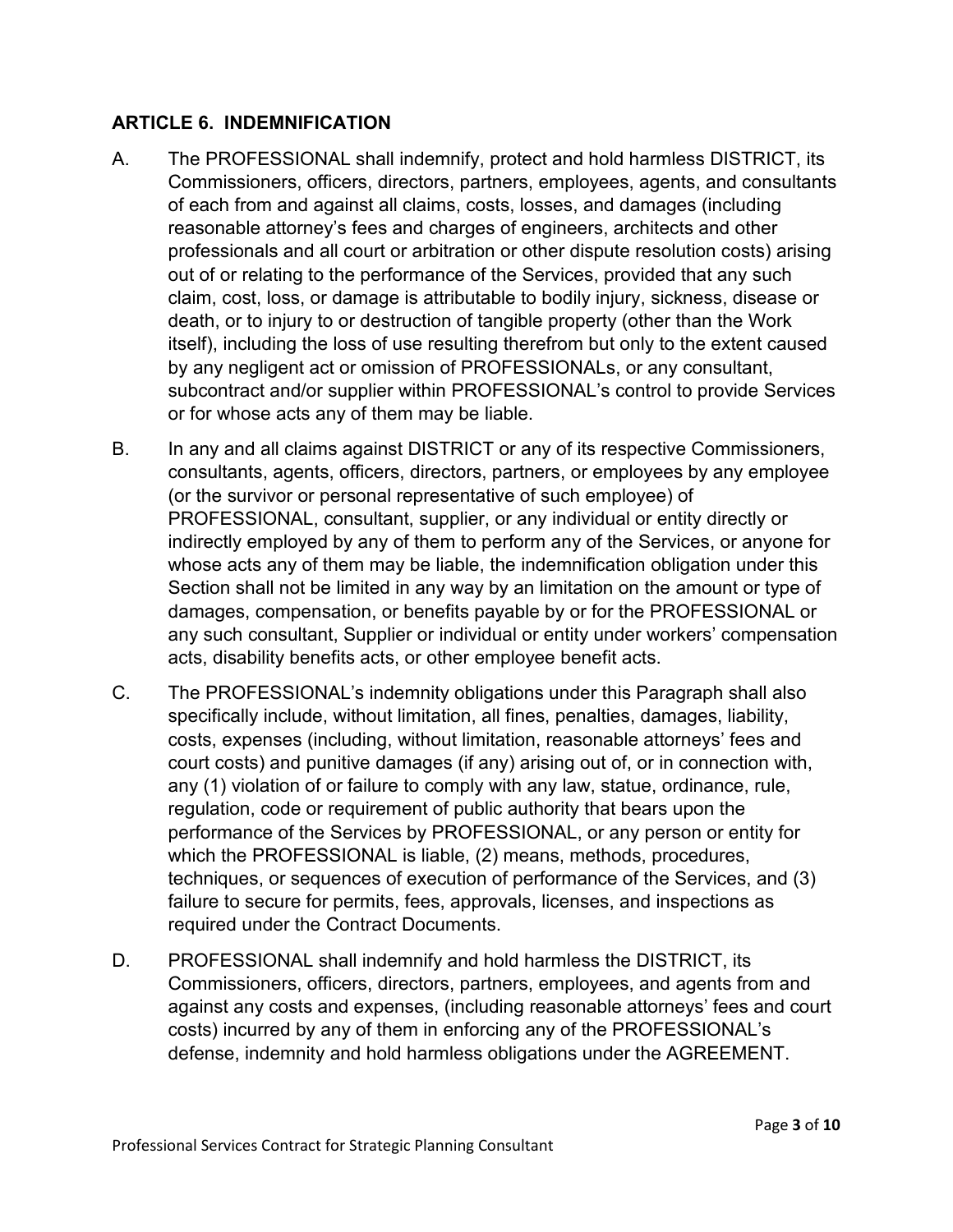## **ARTICLE 7. TERMINATION**

A. DISTRICT may terminate this AGREEMENT with or without cause at any time, upon seven (7) days prior written notice to the PROFESSIONAL. Upon such termination, DISTRICT shall pay PROFESSIONAL all amounts due and owing under this AGREEMENT for all Services provided up to the effective date of termination.

## **ARTICLE 8. DISPUTE RESOLUTION**

- A. *Mediation*. DISTRICT and PROFESSIONAL agree to mediate all disputes between them in good faith prior to the commencement of legal action. Each party shall be responsible for their own attorneys' fees and costs associated with mediation.
- B. *Jurisdiction*. If the parties fail to resolve a dispute through mediation, then all disputes shall be filed in the Court of Common Pleas for Charleston County, South Carolina.

## **ARTICLE 9. EMPLOYMENT PRACTICES**

- A. *Equal Opportunity Employment*. PROFESSIONAL shall comply with all state and federal Anti-discrimination laws in its operations and in providing Services pursuant to this AGREEMENT.
- B. *Immigration Reform and Control Act Compliance*. PROFESSIONAL shall comply with all requirements imposed on employers under the Immigration Reform and Control Act ("IRCA") with regard to every employee who will perform Services for PROFESSIONAL related to this AGREEMENT. PROFESSIONAL further agrees that PROFESSIONAL is the "employer" as that term is defined at 8 C.F.R. Section 274(a) 1(g), and that the DISTRICT is not the "employer" as so defined, with regard to such employees.
- C. *Indemnity*. PROFESSIONAL agrees that if it fails to comply with the requirements of the laws referenced in Article 9 herein, or it is determined by any governmental agency that an employee providing services under this AGREEMENT is not authorized for employment in the United States, PROFESSIONAL shall indemnify and hold harmless the DISTRICT from any liability or costs (including reasonable attorneys' fees) incurred by the DISTRICT as a result thereof.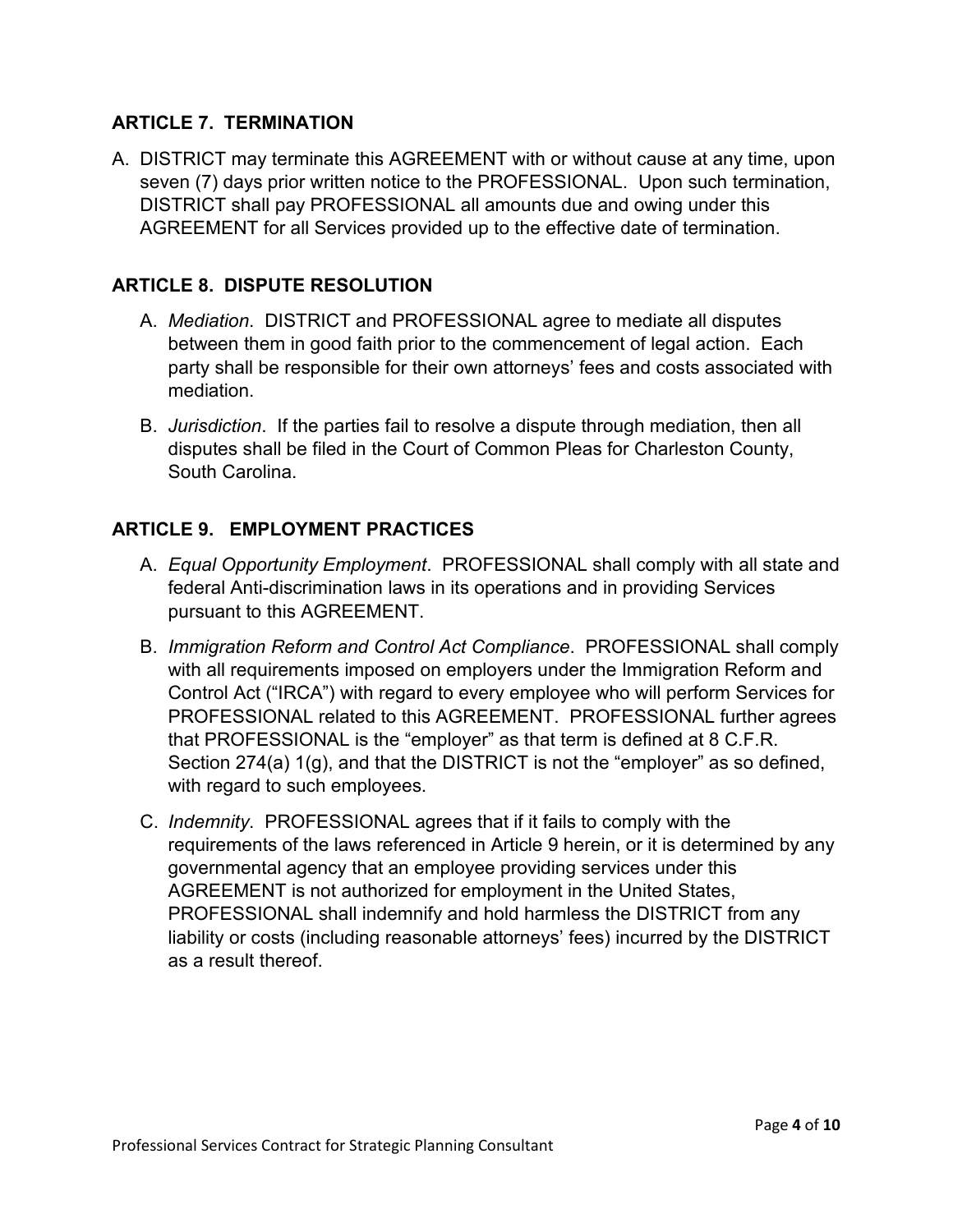# **ARTICLE 10. GENERAL TERMS AND CONDITIONS**

A. *Modifications*. Any modifications to this AGREEMENT or additional obligations assumed by either party in connection with this AGREEMENT, shall be binding only if evidenced in writing, and signed by each party or an authorized representative of each party.

B. *Authority to Contract*. Each party warrants and represents that it has authority to enter into this AGREEMENT and that the statements herein shall bind all heirs, successors, and assigns of both parties.

C. *Governing Law*. The services provided by this AGREEMENT shall be governed by the laws of the State of South Carolina.

D. *Severability*. If any provision of this AGREEMENT is deemed to be invalid, it shall not effect the other remaining valid provisions hereof.

E. *Notices*. Any notices to be sent to either party are to be sent to those addresses as set forth in the first paragraph of this AGREEMENT.

F. *Incorporation of Agreement*. This document is to be a total incorporation of all agreements and representations of and between each party hereto to the exclusion of any prior verbal representations.

G. *Assignability*. Any rights provided for in this Agreement, to any party hereto, are not assignable.

H. *Non-waiver*. The failure of DISTRICT to insist, in any one or more instances, upon strict performance of any of the terms, covenants, or conditions of the contract documents, shall not be construed as a waiver or relinquishment of the rights of DISTRICT to insist on the future performance of any such terms covenants, or conditions, but the obligations of the PROFESSIONAL with respect to such future performance shall continue in full force and effect.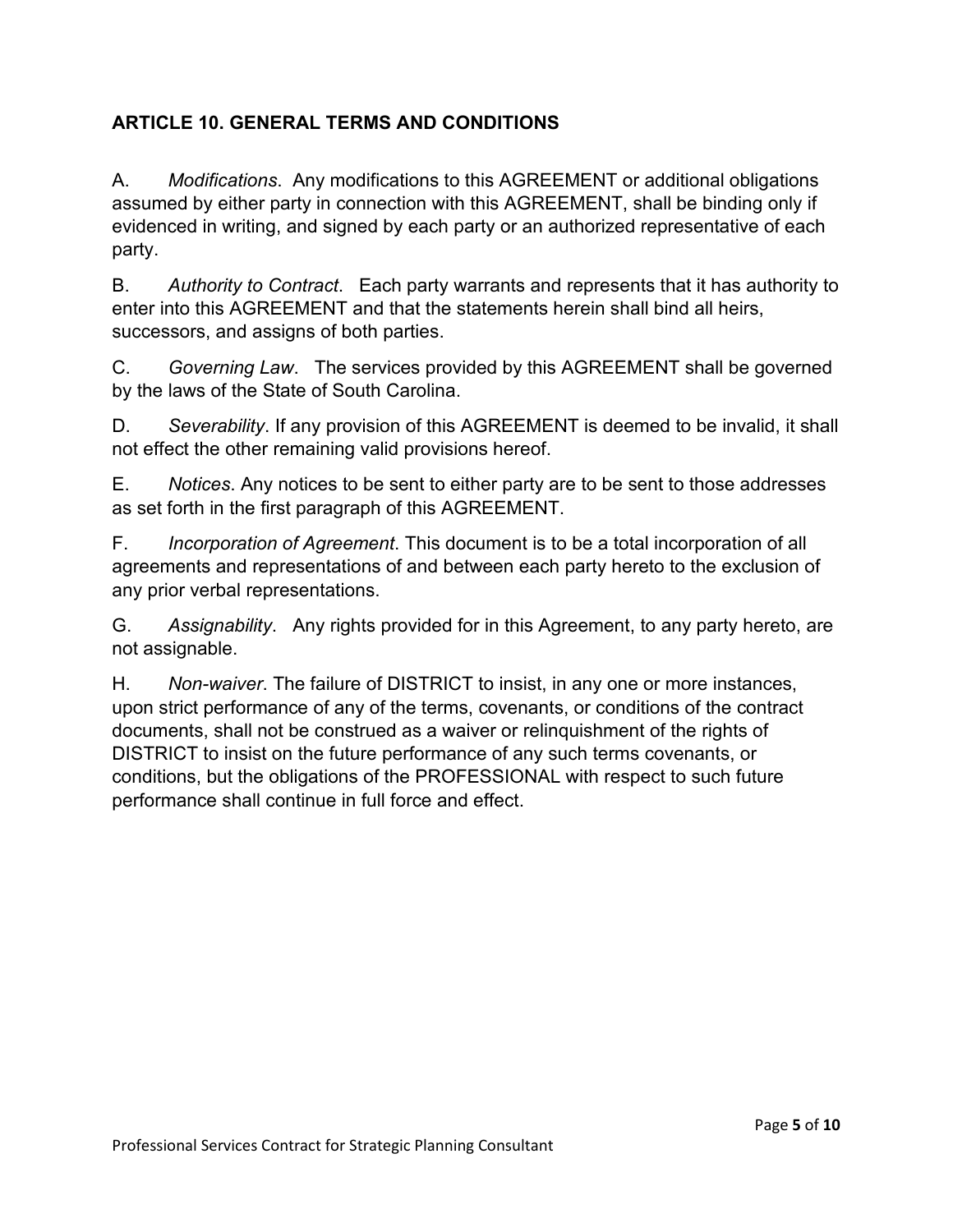# **JAMES ISLAND PUBLIC SERVICE AGREEMENT**

Dated: \_\_\_\_\_\_\_\_\_\_\_\_\_\_\_\_\_\_\_\_\_\_\_\_\_\_\_\_\_\_\_\_

Signed By: Dave Schaeffer Its: District Manager

# **INSERT COMPANY NAME OF PROFESSIONAL**

Dated: \_\_\_\_\_\_\_\_\_\_\_\_\_\_\_\_\_\_\_\_\_\_\_\_\_\_\_\_\_\_\_\_

Signed By: Insert Name of Representative

Its: Insert Title of Representative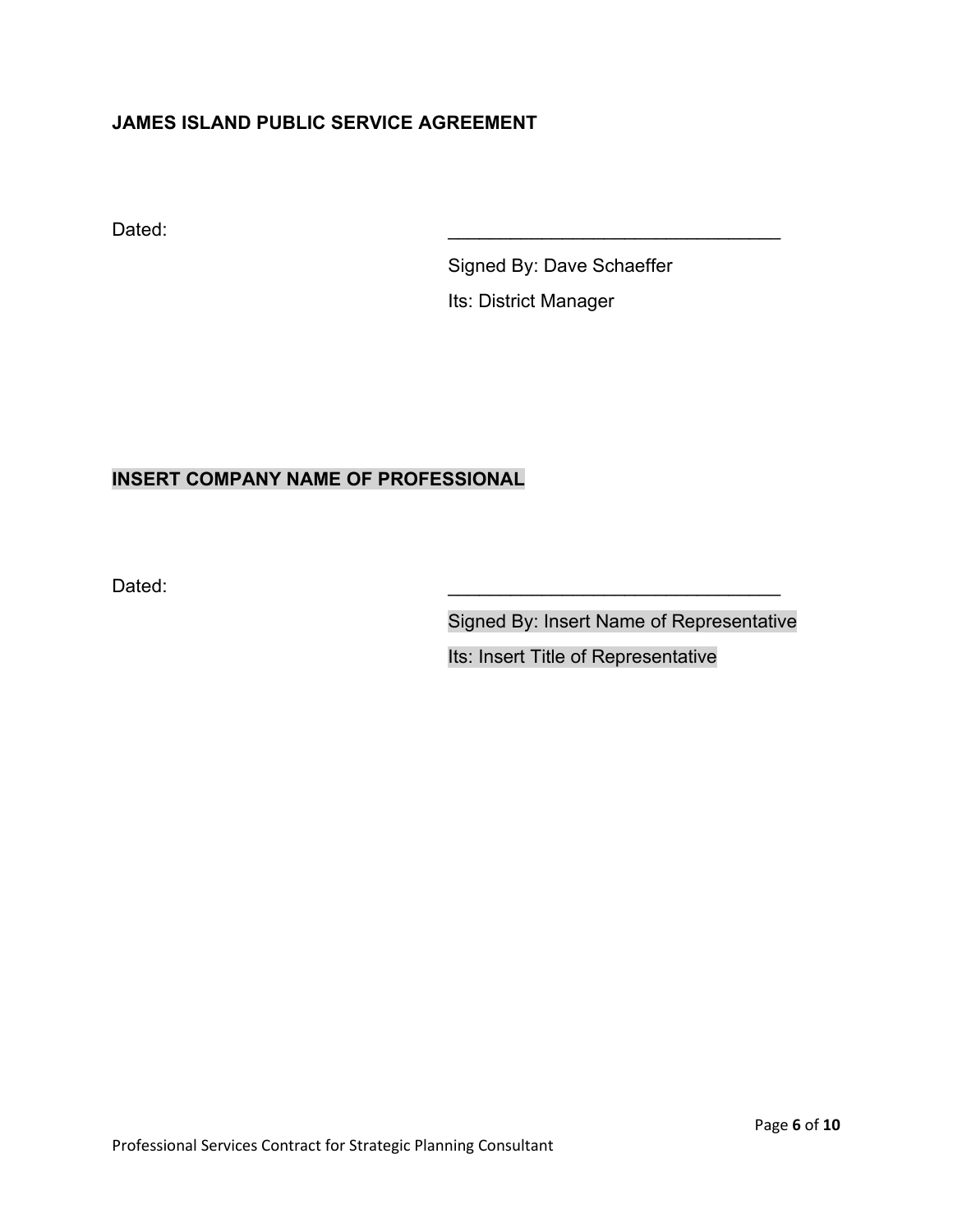# *EXHIBIT A*

## "Scope of Services"

The District seeks a consultant who will lead the District through the development and implementation of an actionable strategic plan. The consultant should be knowledgeable in the field of local governments, public service districts and community development, and who are creative, engaging, efficient, and cost competitive. Some required tasks to include in your proposal:

- Inform the overall design process for the Strategic Planning process, create, and implement methods to gather information.
- Structured Strategic Planning Kick Off Event to set the stage and develop the parameters for the District's 5 year strategic plan 2023-2027; obtain initial feedback from stakeholders on the current state of the District (lack of "implement-able" vision / mission / core values / goals / objectives / key metrics to track progress on implementation of the plan); shape interview questions for stakeholders; establish milestones towards the December 2022 completion of the strategic plan development / presentation to the District's Commission; establish milestones towards the projected implementation of the strategic plan January 2023 (through the first year of implementation December 2023); establish milestones towards linking the District's Annual Strategic Planning Process with its Capital Planning and Annual Budget Development Process (Fiscal Year July 1<sup>st</sup> through June  $30<sup>th</sup>$ );
- Research & Discovery Phase
	- $\circ$  Conduct research on Charleston region/geography, James Island and Regional Stakeholders (Town of James Island, City of Charleston, Charleston County, Unincorporated Charleston County Residents, Automatic Aid Group for Fire Protective Services, Charleston Water System, the City of Folly Beach, etc.), Trends, SWOT analysis, etc.
	- o Interview District Stakeholders
		- Members of the District Commission 7
		- Members of the District Leadership Team and department Directors - 11
		- Supervisors and employees from each department: Administration, Fire, Solid Waste, Fleet and Wastewater - 10
	- $\circ$  Summarize and document interview results and discuss possible focus areas for public engagement with all stakeholders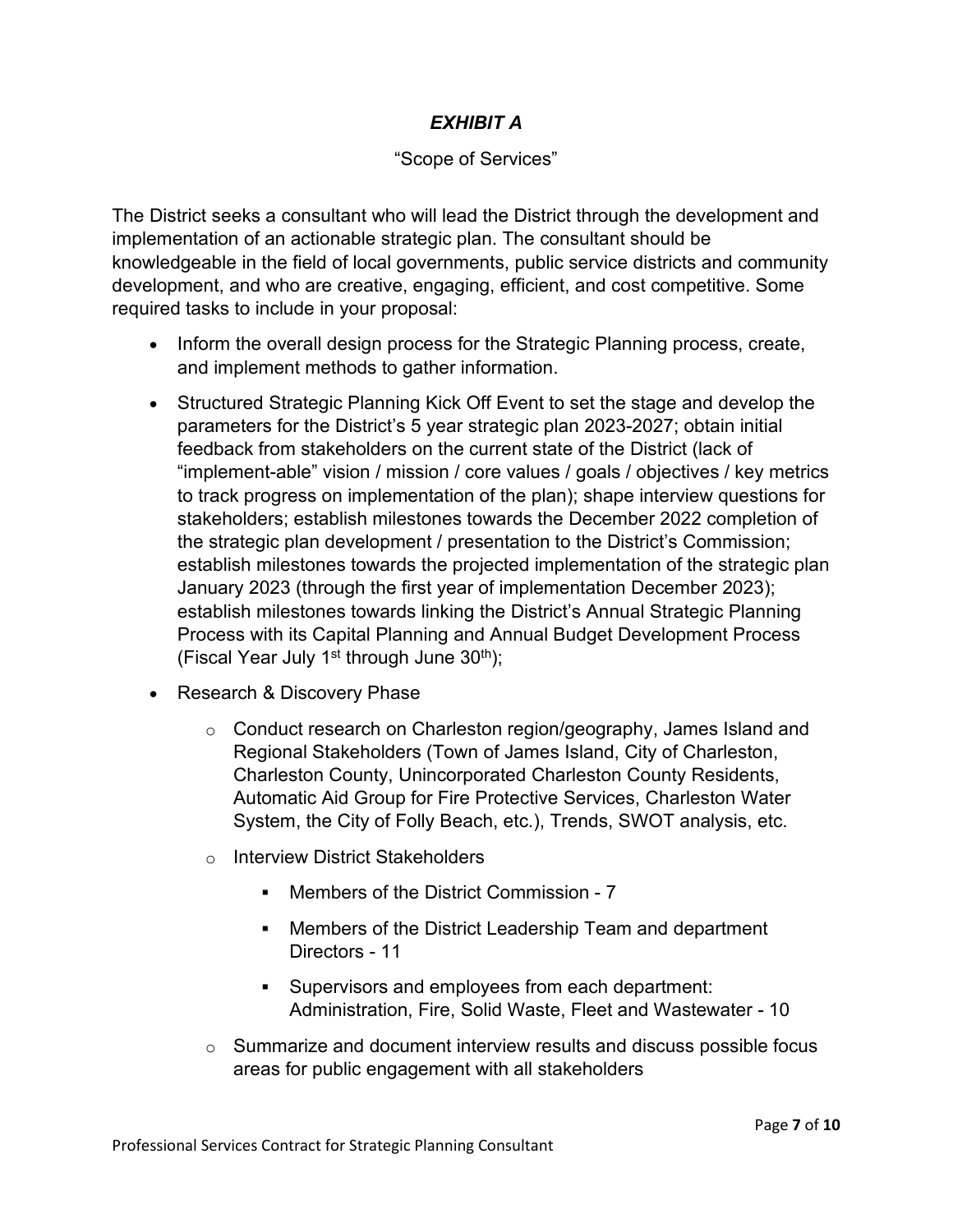- $\circ$  Conduct structured in-person public engagement sessions (August 8, 2022, at 6:30 pm when the District Commission would normally conduct a Committee meeting)
- $\circ$  Use the initial feedback provided to summarize initial findings to develop / conduct / report documented electronic survey results in August-September 2022 (with the electronic survey results compiled for the final presentation to the Commission December 2022)
- $\circ$  Use the results of the electronic survey along with the initial feedback to determine the scope of the District's strategic focus areas for plan development
- Strategic Plan Development
	- $\circ$  Synthesize all stakeholder input into the strategic focus areas so that appropriate workshops can be planned with necessary stakeholder groups;
	- $\circ$  Align the stakeholder groups to discuss input of the new vision / mission / core values (if needed), as well as gauge prioritization of strategic initiatives with realistic time frames for completion over the next five years;
	- $\circ$  Provide drafts of the Strategic Plan and Implementation Plan to the Commission by November 16, 2022, to be included at the Regular Commission meeting scheduled for November 12, 2022.
	- $\circ$  Compile all final input of the finalized strategic plan by December 7, 2022, to be considered for presentation to the District Commission on December 12, 2022.
	- $\circ$  Provide ongoing support to the District for the first 12 months associated with the implementation of the Strategic Plan; help determine and support any modifications that need to be made through the first 12 months / help create a reporting template for implementation progress.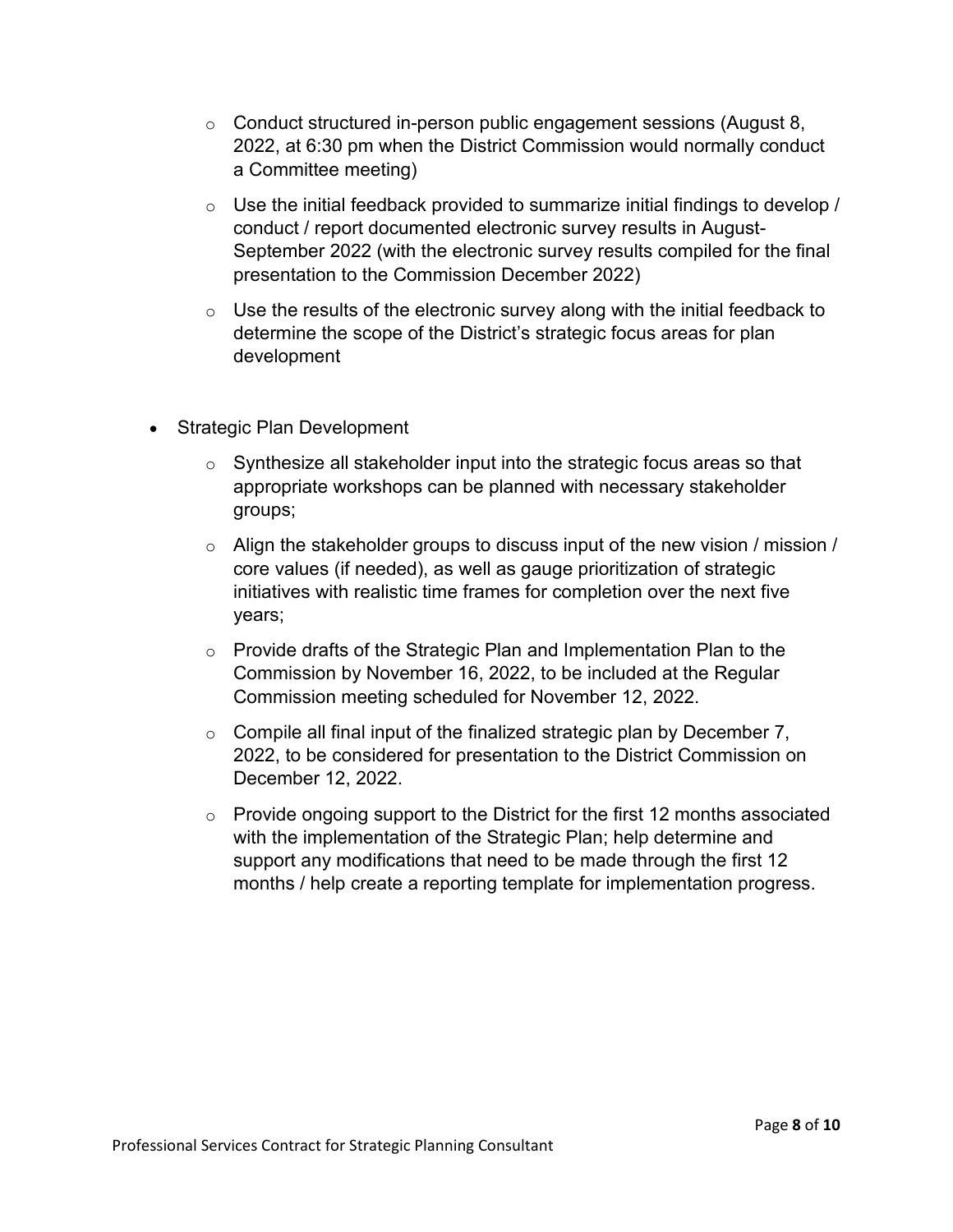# *EXHIBIT B*

#### "Insurance"

#### *Insurance*

- A. PROFESSIONAL is agreeing to assume the responsibility for the Services as described above and herein, and shall maintain, at a minimum, the following insurance coverages:
	- i. Professional and General Liability

| a. Each Occurrence:   | \$1,000,000.00 |
|-----------------------|----------------|
| b. General Aggregate: | \$2,000,000.00 |

- ii. Workman's Compensation Insurance in compliance with the statutes of the State of South Carolina or the state which has jurisdiction over the PROFESSIONAL's employees with a minimum limit of Five Hundred Thousand and 00/100 Dollars (\$500,000.00).
- iii. Automobile Liability Insurance (owned, non-owned, or hired units) with a minimum combined single coverage limit of One Million Dollars and 00/100 (\$1,000,000.00).
- iv. Umbrella/Excess Liability

| a. Each Occurrence:   | \$1,000,000.00 |
|-----------------------|----------------|
| b. General Aggregate: | \$1,000,000.00 |

- B. PROFESSIONAL shall provide an actual endorsement indicating thereon that the DISTRICT has been named as an additional named insured at the time in which this AGREEMENT is signed by PROFESSIONAL. Coverage under the additional insured endorsement shall be considered primary.
- C. If any Services are to be performed by a subcontractor, consultant, or other entity or individual under the control of PROFFESSIONAL or for whom PROFESSIONAL is liable for, PROFESSIONAL shall require the same to comply with all provisions of this AGREEMENT, including but not limited to these insurance provisions.
- D. Before DISTRICT is to execute this AGREEMNT, the PROFESSIONAL shall submit evidence that all required insurance policies are in effect, along with the required additional insured endorsement, and that the insurance company(s) providing such coverage will be noticed of the need to maintain the insurance coverage as provided above and herein, for the duration of this AGREEMENT,